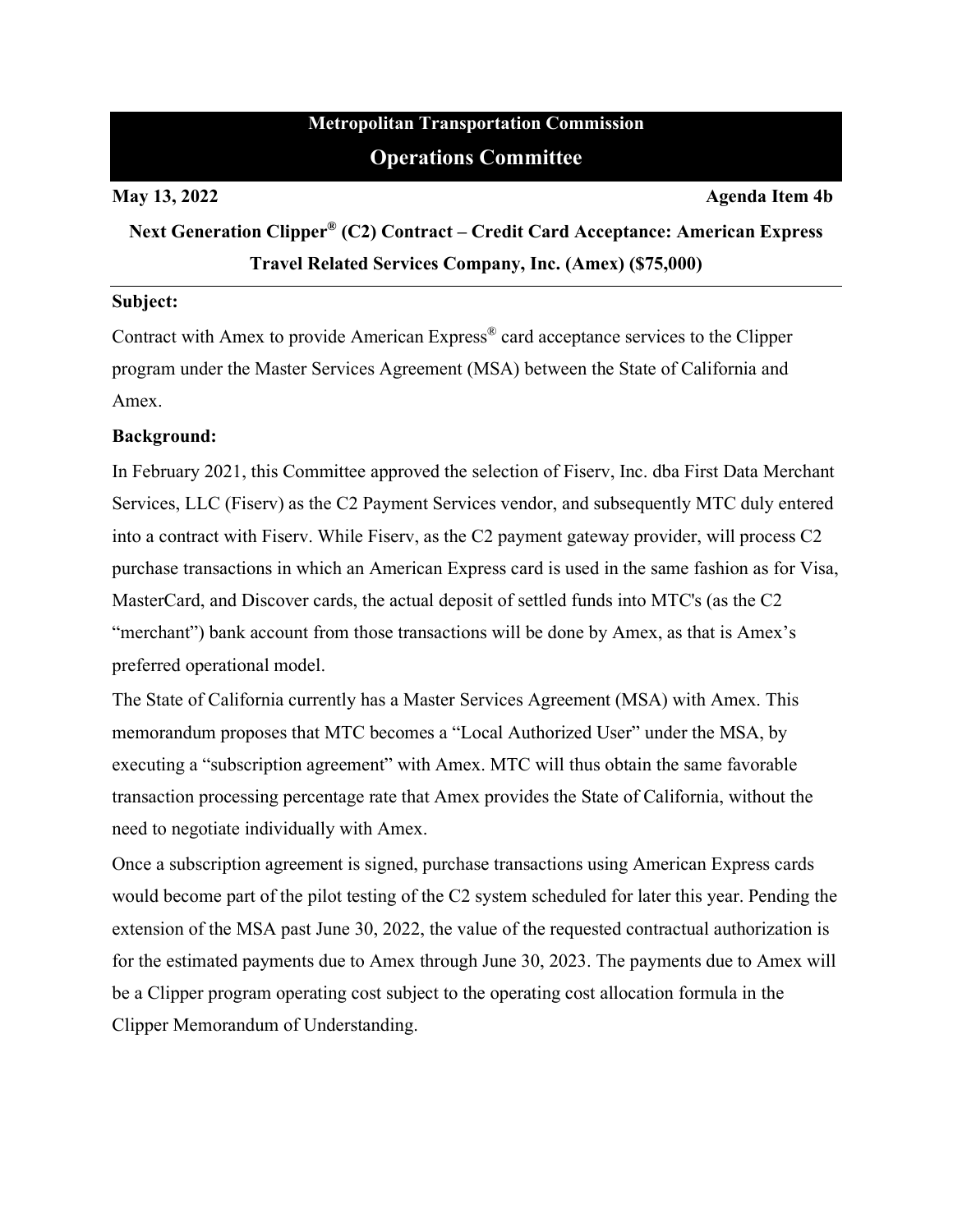# **Operations Committee Agenda Item 4b May 13, 2022 Page 2 of 2**

In 2019, prior to the COVID-19 pandemic and its severe effects on Bay Area transit ridership, the Clipper program saw nearly 60,000 transactions (5,000 per month) with a total purchase amount of over \$2.5 million (\$208,000 per month) by customers using American Express cards. Much more recently, in January 2022, Clipper had 9,500 American Express card transactions totaling \$237,000. So, Clipper purchases using American Express cards appear to have returned to pre-pandemic levels. The requested contractual authorization amount of \$75,000 to pay Amex for its card acceptance services in FY 2022-23 takes current and projected transaction levels into consideration. The Clipper Executive Board approved this contract at its April 2022 meeting.

### **Issues:**

The MSA is currently scheduled to expire on June 30, 2022. The MSA has been extended multiple times before, so it is reasonable to assume it will be extended again, but of course nothing is guaranteed. Nonetheless, the MSA does include a provision that says subscription agreements that are executed before the end of the MSA can continue up to twelve months beyond the MSA's expiration, or June 30, 2023, the requested term of the proposed subscription agreement.

#### **Recommendation:**

Staff recommends the Operations Committee authorize the Executive Director or designee to negotiate and enter into a subscription agreement with American Express Travel Related Services Company, Inc. (Amex), as permitted by the Master Services Agreement between the State of California and Amex, to provide American Express card acceptance services for the benefit of Clipper and its customers during FY 2022-23, with maximum compensation for such services not to exceed Seventy-five Thousand Dollars (\$75,000), subject to approval of the FY 2022-23 agency budget.

#### **Attachments:**

None.

 $u(u)$  (UMe)

Therese W. McMillan